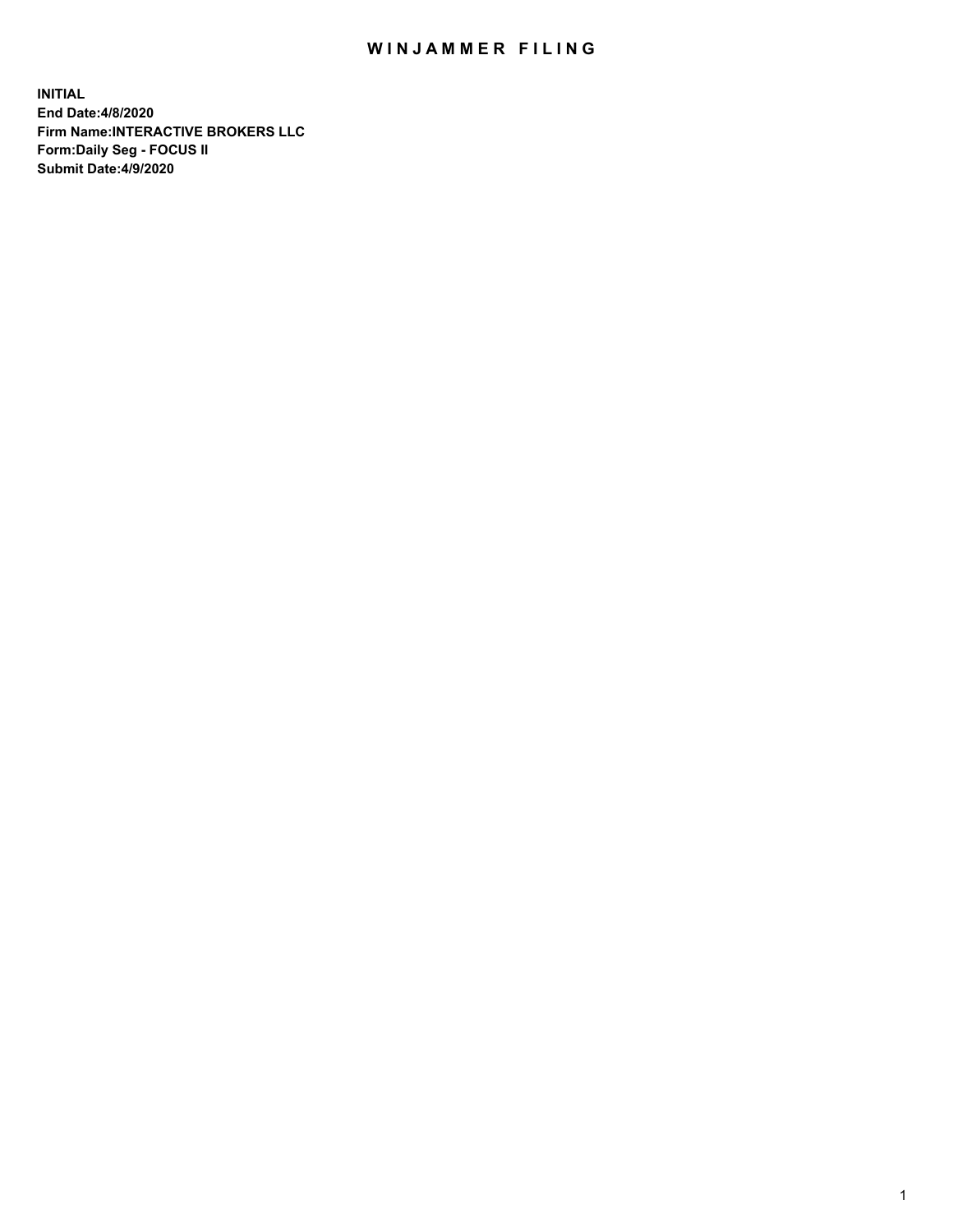**INITIAL End Date:4/8/2020 Firm Name:INTERACTIVE BROKERS LLC Form:Daily Seg - FOCUS II Submit Date:4/9/2020 Daily Segregation - Cover Page**

| Name of Company                                                                                                                                                                                                                                                                                                                | <b>INTERACTIVE BROKERS LLC</b>                                                                 |
|--------------------------------------------------------------------------------------------------------------------------------------------------------------------------------------------------------------------------------------------------------------------------------------------------------------------------------|------------------------------------------------------------------------------------------------|
| <b>Contact Name</b>                                                                                                                                                                                                                                                                                                            | James Menicucci                                                                                |
| <b>Contact Phone Number</b>                                                                                                                                                                                                                                                                                                    | 203-618-8085                                                                                   |
| <b>Contact Email Address</b>                                                                                                                                                                                                                                                                                                   | jmenicucci@interactivebrokers.c<br>om                                                          |
| FCM's Customer Segregated Funds Residual Interest Target (choose one):<br>a. Minimum dollar amount: ; or<br>b. Minimum percentage of customer segregated funds required:% ; or<br>c. Dollar amount range between: and; or<br>d. Percentage range of customer segregated funds required between: % and %.                       | $\overline{\mathbf{0}}$<br>$\overline{\mathbf{0}}$<br>155,000,000 245,000,000<br><u>00</u>     |
| FCM's Customer Secured Amount Funds Residual Interest Target (choose one):<br>a. Minimum dollar amount: ; or<br>b. Minimum percentage of customer secured funds required:% ; or<br>c. Dollar amount range between: and; or<br>d. Percentage range of customer secured funds required between:% and%.                           | $\overline{\mathbf{0}}$<br>$\overline{\mathbf{0}}$<br>80,000,000 120,000,000<br>0 <sub>0</sub> |
| FCM's Cleared Swaps Customer Collateral Residual Interest Target (choose one):<br>a. Minimum dollar amount: ; or<br>b. Minimum percentage of cleared swaps customer collateral required:% ; or<br>c. Dollar amount range between: and; or<br>d. Percentage range of cleared swaps customer collateral required between:% and%. | $\frac{0}{0}$<br>0 <sub>0</sub><br>0 <sub>0</sub>                                              |

Attach supporting documents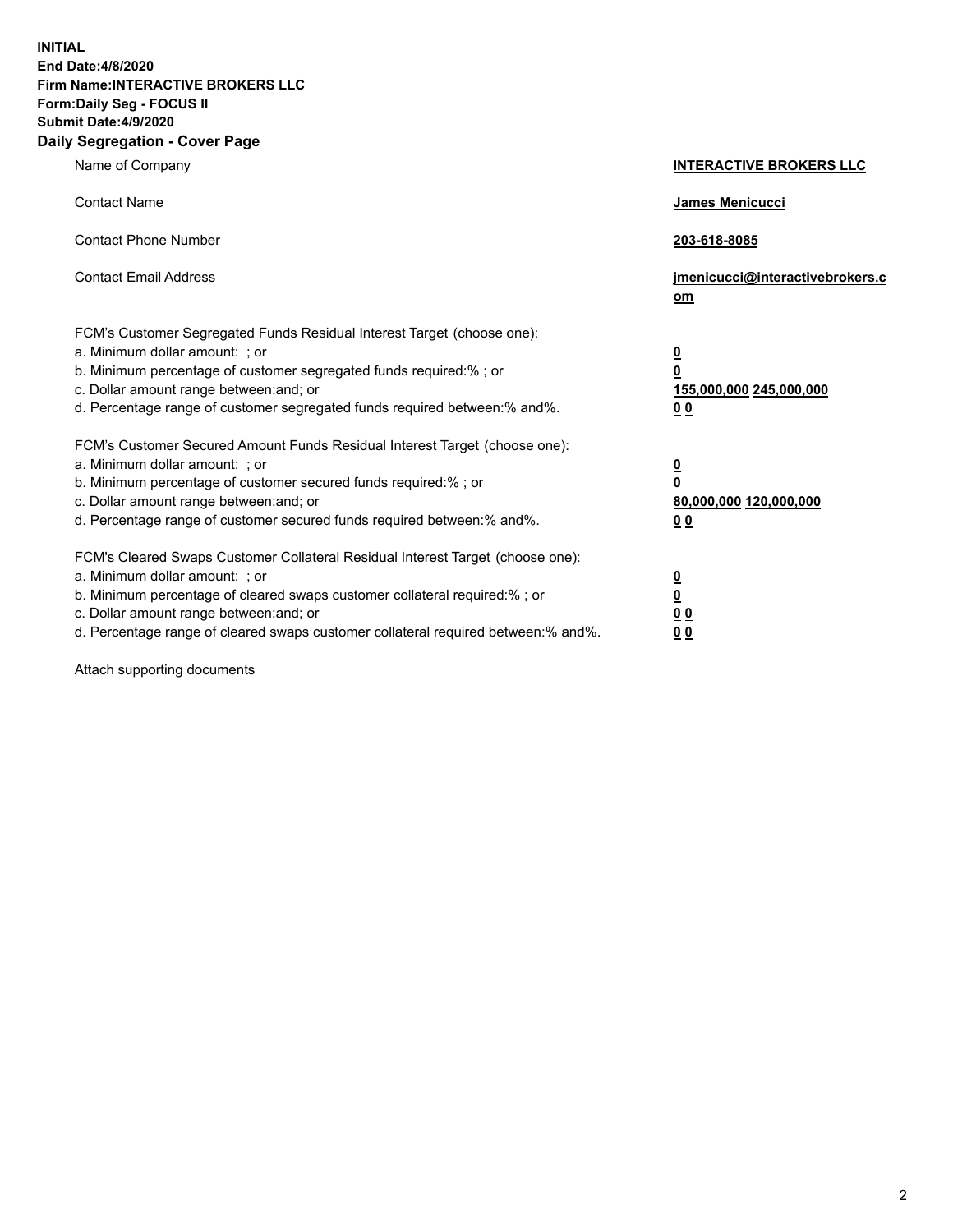## **INITIAL End Date:4/8/2020 Firm Name:INTERACTIVE BROKERS LLC Form:Daily Seg - FOCUS II Submit Date:4/9/2020 Daily Segregation - Secured Amounts**

|                | 00g.0gaaon 000a.0a7aoa                                                                                     |                                                          |
|----------------|------------------------------------------------------------------------------------------------------------|----------------------------------------------------------|
|                | Foreign Futures and Foreign Options Secured Amounts                                                        |                                                          |
|                | Amount required to be set aside pursuant to law, rule or regulation of a foreign                           | $0$ [7305]                                               |
|                | government or a rule of a self-regulatory organization authorized thereunder                               |                                                          |
| 1.             | Net ledger balance - Foreign Futures and Foreign Option Trading - All Customers                            |                                                          |
|                | A. Cash                                                                                                    | 577,831,105 [7315]                                       |
|                | B. Securities (at market)                                                                                  | $0$ [7317]                                               |
| 2.             | Net unrealized profit (loss) in open futures contracts traded on a foreign board of trade                  | -4,088,652 [7325]                                        |
| 3.             | Exchange traded options                                                                                    |                                                          |
|                | a. Market value of open option contracts purchased on a foreign board of trade                             | 77,992 [7335]                                            |
|                | b. Market value of open contracts granted (sold) on a foreign board of trade                               | <mark>-226,242</mark> [7337]                             |
| 4.             | Net equity (deficit) (add lines 1. 2. and 3.)                                                              | 573,594,203 [7345]                                       |
| 5.             | Account liquidating to a deficit and account with a debit balances - gross amount                          | 20,645 [7351]                                            |
|                | Less: amount offset by customer owned securities                                                           | 0 [7352] 20,645 [7354]                                   |
| 6.             | Amount required to be set aside as the secured amount - Net Liquidating Equity                             | 573,614,848 [7355]                                       |
|                | Method (add lines 4 and 5)                                                                                 |                                                          |
| 7.             | Greater of amount required to be set aside pursuant to foreign jurisdiction (above) or line<br>6.          | 573,614,848 [7360]                                       |
|                | FUNDS DEPOSITED IN SEPARATE REGULATION 30.7 ACCOUNTS                                                       |                                                          |
| $\mathbf{1}$ . | Cash in banks                                                                                              |                                                          |
|                | A. Banks located in the United States                                                                      | 208,902,271 [7500]                                       |
|                | B. Other banks qualified under Regulation 30.7                                                             | 0 [7520] 208,902,271 [7530]                              |
| 2.             | Securities                                                                                                 |                                                          |
|                | A. In safekeeping with banks located in the United States                                                  | 379,792,400 [7540]                                       |
|                | B. In safekeeping with other banks qualified under Regulation 30.7                                         | 0 [7560] 379,792,400 [7570]                              |
| 3.             | Equities with registered futures commission merchants                                                      |                                                          |
|                | A. Cash                                                                                                    | $0$ [7580]                                               |
|                | <b>B.</b> Securities                                                                                       | $0$ [7590]                                               |
|                | C. Unrealized gain (loss) on open futures contracts                                                        | $0$ [7600]                                               |
|                | D. Value of long option contracts                                                                          | $0$ [7610]                                               |
|                | E. Value of short option contracts                                                                         | 0 [7615] 0 [7620]                                        |
| 4.             | Amounts held by clearing organizations of foreign boards of trade                                          |                                                          |
|                | A. Cash                                                                                                    | $0$ [7640]                                               |
|                | <b>B.</b> Securities                                                                                       | $0$ [7650]                                               |
|                | C. Amount due to (from) clearing organization - daily variation                                            | $0$ [7660]                                               |
|                | D. Value of long option contracts                                                                          | $0$ [7670]                                               |
|                | E. Value of short option contracts                                                                         | 0 [7675] 0 [7680]                                        |
| 5.             | Amounts held by members of foreign boards of trade                                                         |                                                          |
|                | A. Cash                                                                                                    | 113,527,709 [7700]                                       |
|                | <b>B.</b> Securities                                                                                       | $0$ [7710]                                               |
|                | C. Unrealized gain (loss) on open futures contracts                                                        | -3,226,227 [7720]                                        |
|                | D. Value of long option contracts                                                                          | 77,992 [7730]                                            |
|                | E. Value of short option contracts                                                                         | <u>-<b>226,242</b> [</u> 7735] <u>110,153,232</u> [7740] |
| 6.             | Amounts with other depositories designated by a foreign board of trade                                     | 0 [7760]                                                 |
| 7.             | Segregated funds on hand                                                                                   | $0$ [7765]                                               |
| 8.             | Total funds in separate section 30.7 accounts                                                              | 698,847,903 [7770]                                       |
| 9.             | Excess (deficiency) Set Aside for Secured Amount (subtract line 7 Secured Statement<br>Page 1 from Line 8) | 125,233,055 [7380]                                       |
| 10.            | Management Target Amount for Excess funds in separate section 30.7 accounts                                | 80,000,000 [7780]                                        |
| 11.            | Excess (deficiency) funds in separate 30.7 accounts over (under) Management Target                         | 45,233,055 [7785]                                        |
|                |                                                                                                            |                                                          |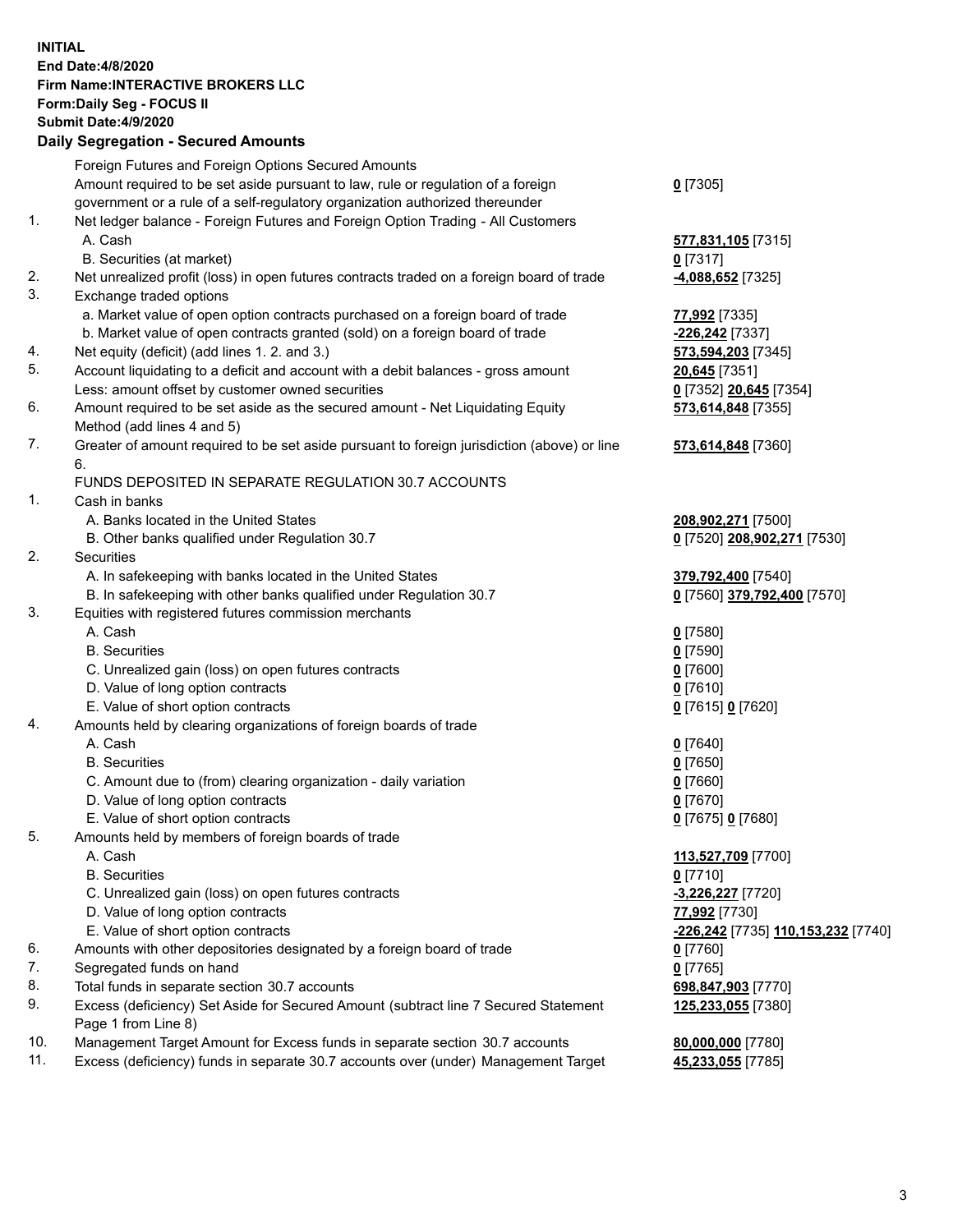|     | <b>INITIAL</b>                                                                                                |                                           |
|-----|---------------------------------------------------------------------------------------------------------------|-------------------------------------------|
|     | End Date: 4/8/2020                                                                                            |                                           |
|     | <b>Firm Name:INTERACTIVE BROKERS LLC</b>                                                                      |                                           |
|     | Form: Daily Seg - FOCUS II                                                                                    |                                           |
|     | <b>Submit Date: 4/9/2020</b>                                                                                  |                                           |
|     | Daily Segregation - Segregation Statement                                                                     |                                           |
|     |                                                                                                               |                                           |
| 1.  | SEGREGATION REQUIREMENTS(Section 4d(2) of the CEAct)                                                          |                                           |
|     | Net ledger balance<br>A. Cash                                                                                 |                                           |
|     |                                                                                                               | 6,258,852,714 [7010]                      |
| 2.  | B. Securities (at market)                                                                                     | $0$ [7020]                                |
| 3.  | Net unrealized profit (loss) in open futures contracts traded on a contract market<br>Exchange traded options | -164,349,085 [7030]                       |
|     | A. Add market value of open option contracts purchased on a contract market                                   |                                           |
|     | B. Deduct market value of open option contracts granted (sold) on a contract market                           | 377,507,099 [7032]<br>-366,069,841 [7033] |
| 4.  | Net equity (deficit) (add lines 1, 2 and 3)                                                                   | 6,105,940,887 [7040]                      |
| 5.  | Accounts liquidating to a deficit and accounts with                                                           |                                           |
|     | debit balances - gross amount                                                                                 | 5,137,077 [7045]                          |
|     | Less: amount offset by customer securities                                                                    | 0 [7047] 5,137,077 [7050]                 |
| 6.  | Amount required to be segregated (add lines 4 and 5)                                                          | 6,111,077,964 [7060]                      |
|     | FUNDS IN SEGREGATED ACCOUNTS                                                                                  |                                           |
| 7.  | Deposited in segregated funds bank accounts                                                                   |                                           |
|     | A. Cash                                                                                                       | 2,788,190,117 [7070]                      |
|     | B. Securities representing investments of customers' funds (at market)                                        | 1,901,047,640 [7080]                      |
|     | C. Securities held for particular customers or option customers in lieu of cash (at                           | $0$ [7090]                                |
|     | market)                                                                                                       |                                           |
| 8.  | Margins on deposit with derivatives clearing organizations of contract markets                                |                                           |
|     | A. Cash                                                                                                       | 459,348,617 [7100]                        |
|     | B. Securities representing investments of customers' funds (at market)                                        | 1,194,854,312 [7110]                      |
|     | C. Securities held for particular customers or option customers in lieu of cash (at                           | $0$ [7120]                                |
|     | market)                                                                                                       |                                           |
| 9.  | Net settlement from (to) derivatives clearing organizations of contract markets                               | -43,290,895 [7130]                        |
| 10. | Exchange traded options                                                                                       |                                           |
|     | A. Value of open long option contracts                                                                        | 376,635,299 [7132]                        |
|     | B. Value of open short option contracts                                                                       | -365,237,506 [7133]                       |
| 11. | Net equities with other FCMs                                                                                  |                                           |
|     | A. Net liquidating equity                                                                                     | $0$ [7140]                                |
|     | B. Securities representing investments of customers' funds (at market)                                        | $0$ [7160]                                |
|     | C. Securities held for particular customers or option customers in lieu of cash (at                           | $0$ [7170]                                |
|     | market)                                                                                                       |                                           |
| 12. | Segregated funds on hand                                                                                      | $0$ [7150]                                |
| 13. | Total amount in segregation (add lines 7 through 12)                                                          | 6,311,547,584 [7180]                      |
| 14. | Excess (deficiency) funds in segregation (subtract line 6 from line 13)                                       | 200,469,620 [7190]                        |
| 15. | Management Target Amount for Excess funds in segregation                                                      | 155,000,000 [7194]                        |
| 16. | Excess (deficiency) funds in segregation over (under) Management Target Amount                                | 45,469,620 [7198]                         |

Excess